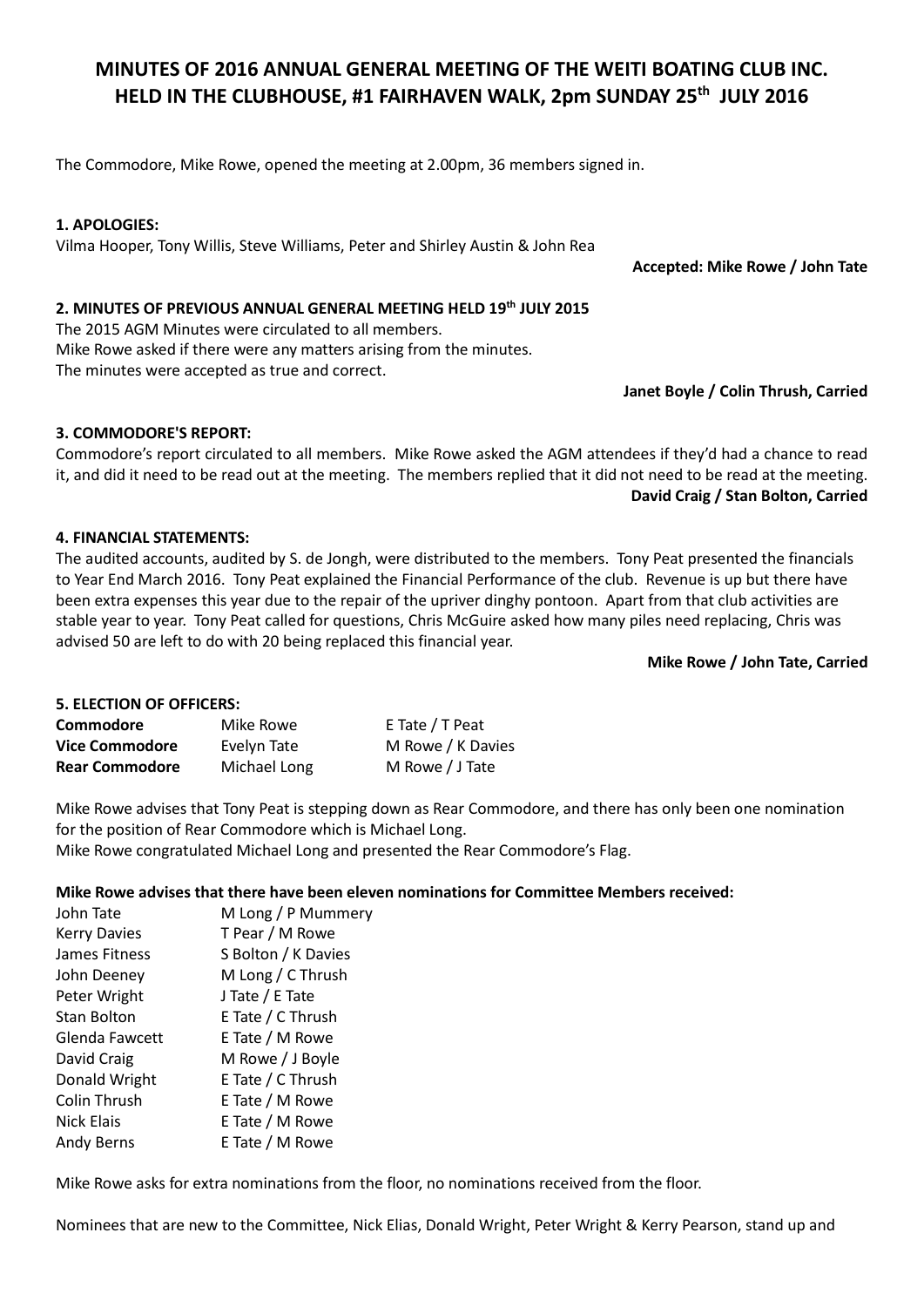Mike Rowe announces that all nominations for the committee are elected. The members responded with applause

Mike Rowe advises that Peter Arcus is stepping down as Vice Patron and Gus Gager will be the new Vice Patron

| Patron:             | George Turnbull                                                |
|---------------------|----------------------------------------------------------------|
| <b>Vice Patron:</b> | Gus Gager                                                      |
| Auditor:            | S. de Jongh to be confirmed as auditor for the 2016-2017 year. |
|                     |                                                                |

Mike Rowe / David Craig, Carried

That completes election of officers.

#### 6. GENERAL BUSINESS:

a) Budget 2016-2017 and beyond – Budget was present to the members. Colin Thrush advises that the club is a little better than last year finically. 30K has been put aside each year for the hardstand filtration system and it will be sitting at 190k by the end of this year. 20 piles will be replaced this year. The main pontoon will be replaced in 2017/18

b) Subscriptions for 2016-2017 – Colin Thrush suggests that the Senior, Family and Associate Memberships stay the same this year. Next year subscription might increase due to some major projects at the club.

| Senior Membership set at \$265.34   | Mike Rowe / John Tate, Carried |
|-------------------------------------|--------------------------------|
| Family Membership set at \$319.10   | Mike Rowe / John Tate, Carried |
| Associate Membership set at \$72.98 | Mike Rowe / John Tate, Carried |

c) Works Committee Report – Mike Rowe thanks the works committee for their hard work this year.

Committee members: Mike Rowe (chair), John Rea, Roger Price, Alex Marshall, Stan Bolton, John Deeney. Co-opted members David Craig & Peter Mummery

## FINISHED PROJECTS

- New roof on clubhouse deck
- The middle section of the boat ramp has now been replaced
- Holes in the lower section of the ramp have now been repaired
- 4 new garage doors for the dinghy lockers have been installed
- The sub-siding sea wall by the upriver
- pontoon has been repaired
- Refurb of the inside of the patrol boat

# CURRENT PROJECTS

- 20 piles will be replaced in Aug/Sep
- Filtration system for the hardstand
- Maintenance work on the wheeler
- Maintenance work on the mast gantry
- Playground
- Environmental Management Plan
- New carpet for the clubhouse
- New waste oil tank for the hardstand

#### FUTURE PROJECTS

- Main pontoon
- Upriver dinghy pontoon
- Hull on patrol boat needs painting
- Caps on piles, can anyone help with this during the week or weekends?

#### d) Communications Committee Report (Evelyn Tate) –

Strategic Plan – A group of members have been working on the Clubs 2, 5 10 year strategic plan, together with Kevin O'Leary from North Harbour Sport. Incorporating the results of the club member's survey sent out recently.

The feedback was missed but mainly positive. With some good ideas on where improvements can be made.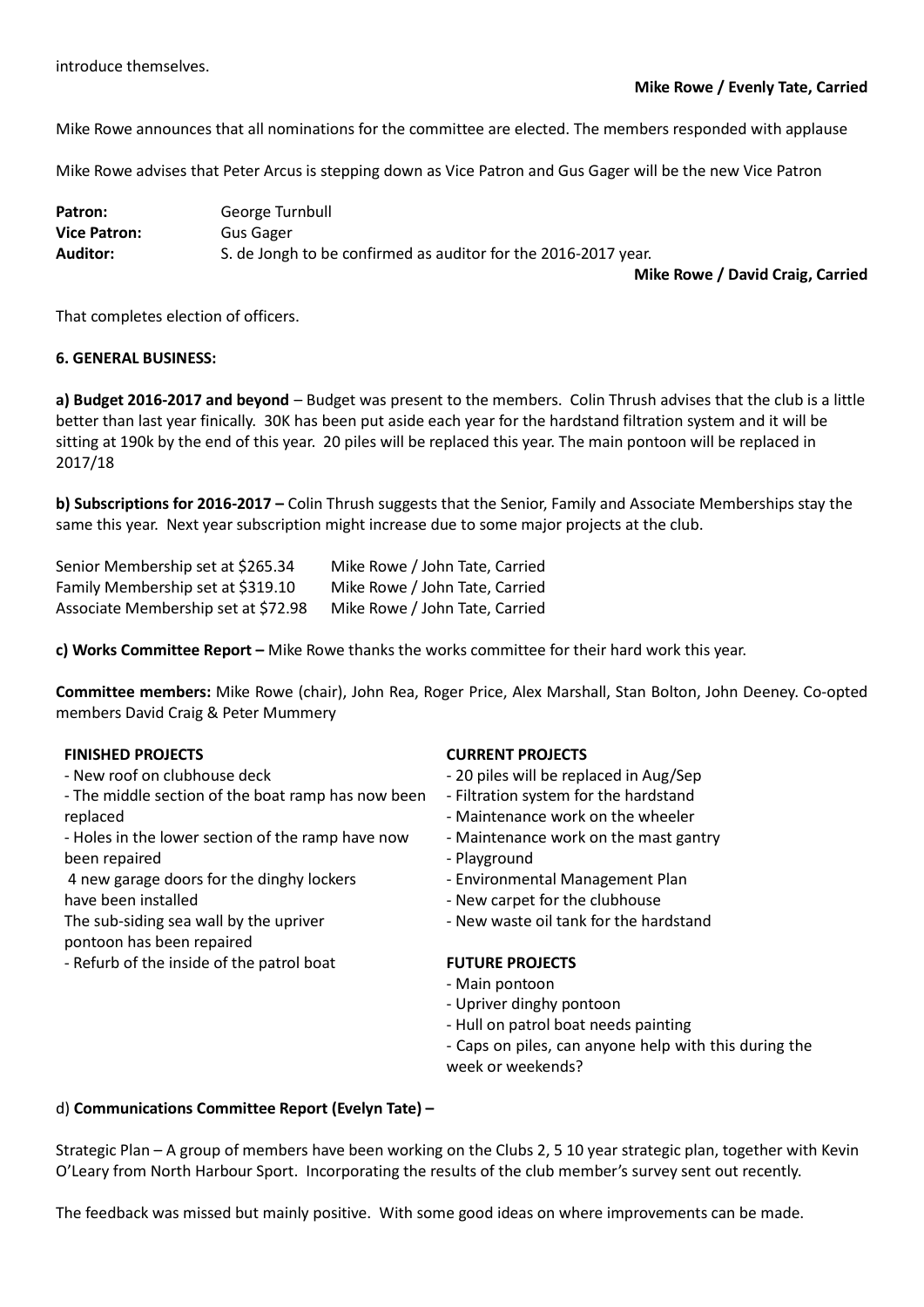As of our last meeting we are well on the way to completing the draft program, the basic layout is

- What we want to concentrate on
- What we want to achieve
- How do we achieve it
- & how do we measure it

Once we have finalised this, the next steps will be to add a time line to the tasks & allocate the task force & responsibilities

As with any business plan, this is a very much a fluid document, meaning it will change & be modified as tasks are completed, added or reschedule, or as there is urgency is determined.

Playground – Is well underway and the playground equipment donated by the council is no on site in storage, thanks to the help of some energetic club members. The perimeter fencing has been purchased and is also onsite in storage thanks to KDL Constructions who gave a very good price and free delivery. The next steps are to positions the playground posts in the ground and fence the area. The budget for the playground is \$3000.00, of which we have spent \$1900.00 so far. Some beautification is planned for the area between the club house and playground to create a area to relax & enjoy when the sun returns.

Health & Safety – we have recently engaged the services of HazardCo to assist us with our Health and Safety requirements. This is a comprehensive program to ensure we keep our membership and those we come into contact with safe. We have new signs posted around the club grounds. Particular care needs to be given to the yard area, with heavy vehicles, ladders, power tools, slippery ground and public traffic and the car park area which sometimes has a large volume of activity. Please report any unsafe features in and around the club grounds. This is a developing program so once again if you have any constructive ideas in this regard please let Katie or myself know.

e) Sailing report (Kerry Davies) – Over the past year the Sailing Committee has carried on working on the goal to improve the numbers of boats participating in our club racing. To help achieve this we have continued to combine the Winter Series, Barfoot and Thompson Short Handed Series and some of the Cruising races with Gulf Harbour Yacht Club. This has been successful and beneficial to both clubs in making for more competition for our racers, and therefore has also attracted other boats to our events.

Our club is also organising a combined cruising race and social event with Milford Cruising Club which will be held early next year on Anniversary Weekend. The summer seasons cruising racing had an average of six boats entering in each race which is down on the numbers for the previous year, this is maybe partially because of weather conditions at the time, but we are really hoping to see more boats participate in these races next summer season. Working in with other clubs may help to make these events more interesting and appealing for our club members, with new and different competition, as well as having the opportunity to meet other people in our local sailing community. Short-handed racing has been successful again this year with the Barfoot and Thompson Two Handed race having up to 13 boats participating on race day. We trialled a new idea of having two Male/Female Short Handed races over the past summer season instead of one, as numbers had been low for this event, and we were pleased that this has seen numbers improve, so will continue with the holding of two races for the coming summer season. This year's Ladies Race had a good number of entrants and also enjoyed having the participation of sponsors out on the water, a tradition which has continued for the last four or so years. A bit more of a breeze this year gave a more exciting day for the woman racers and enthusiasm was shown for next year's event.

Overall, the club has been able to maintain the level of participation in the past years short handed racing events, with even a slight increase in some races, and we continue work with new ideas to improve numbers for the cruising races, while it has been encouraging to see a few new entrants coming out to compete in the Winter Series. The Sailing Committee would like to thank the club members who have helped out over the year with the race management on the start boat and also the after race prize giving functions in running the bar and supplying refreshments.

We are also looking at ways to encourage more volunteers to help with the running of our races by making it more appealing for them to come out and be part of what's happening. All the races we have on our calendar require people to run them, and we are always in need of more volunteers to help with race management out on the start boat. At present we are relying on just a few people to do this and we really do need to have more club members